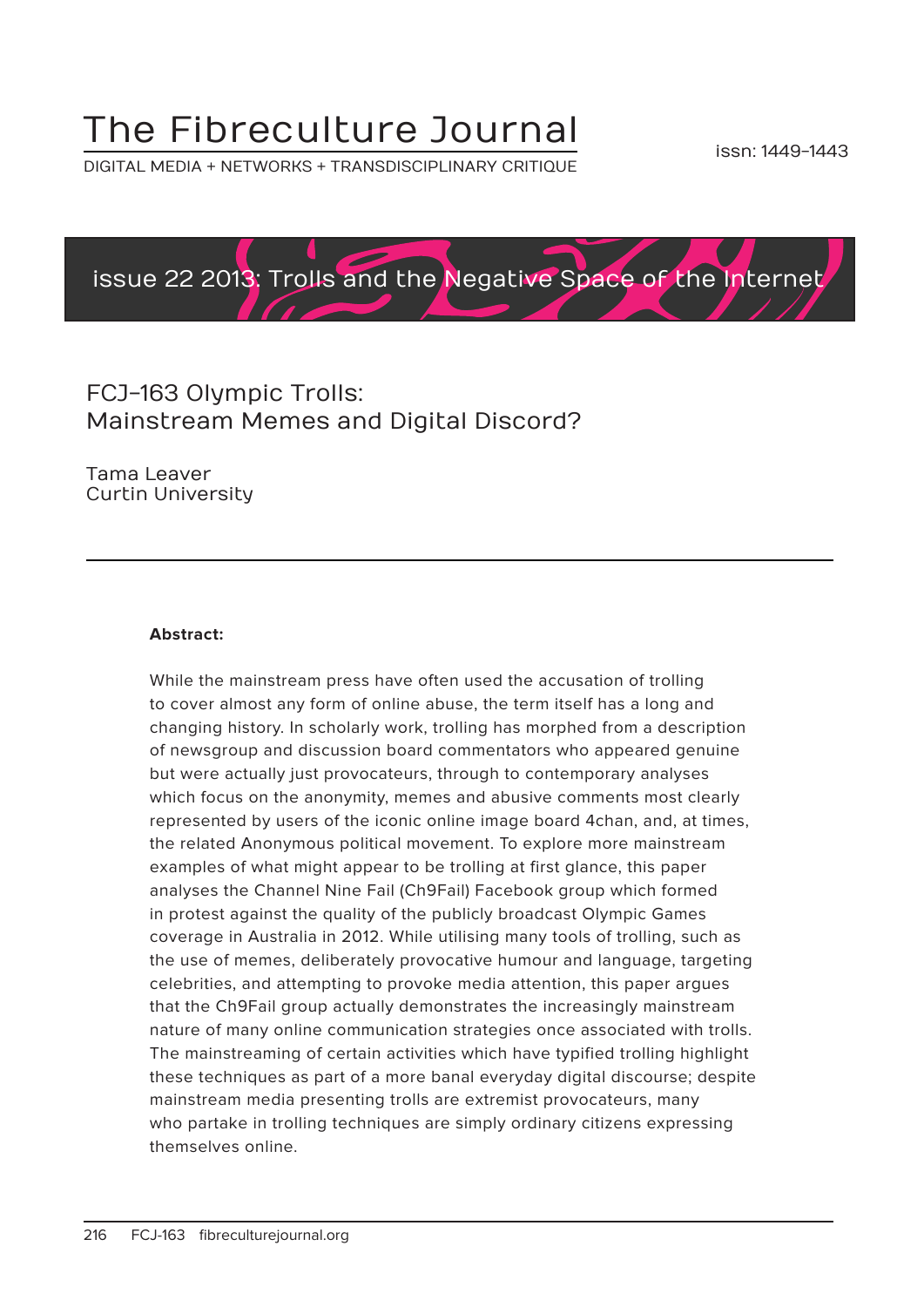#### Introduction

During 2012, the Australian and international press frequently deployed the accusation of 'trolling' as part of a wider moral panic about supposedly anonymous online abuse facilitated by social media. The term trolling has been applied to a range of activities, many of which are simultaneously labelled abuse, (cyber)bullying and general mischief. Despite clear early work on trolls in Usenet discussion groups (Donath, 1999), there is surprisingly little detailed research on trolling, and what exists is largely focused on the provocative and ephemeral internet image board 4chan, and the related Anonymous movement (Phillips, 2011b; 2012a). As 4chan has been a hotbed for the creation of online memes—jokes and images, often combining text and visuals, following a particular style or grammar, which are rapidly spread across the internet—memes and trolling have often been tied together. However, this paper focuses on a more banal example of memes as deployed by a Facebook group dubbed 'Ch9Fail' which gathered commentators angry with the coverage of the 2012 London Olympic Games by the Australian free-to-air broadcaster, Channel Nine. This article seeks to examine whether a protest group using memes is necessarily engaging in acts of trolling. To situate this examination, I will begin with a brief overview of existing research on trolling, reviewing the way trolls and memes have been tied together, along with the importance of context, especially the role of anonymity. With that framework in mind, I will take a cursory look at how the accusation of trolling was used in Australian press in 2012. In doing so, inherent contradictions emerge, especially when the most prominent examples of people ostensibly on the receiving end of trolling turn out, themselves, to have been 'trolls' at some point (at least going on the broad implicit definition of trolling used in the press). Shifting contexts somewhat, the paper will look at the Olympic Games, especially the tensions that emerge when a global sporting event which is touted as the pinnacle of human goodwill and achievement is meticulously sliced into national broadcasting rights and sold to the highest bidder. The 2012 Olympics were notable, too, for the role of memes and social media commentary during the Games, with the most widespread examples being the hashtag #NBCFail and the 'McKayla is Not Impressed' meme. Finally, building on these overlapping contexts, I will examine the Ch9Fail group, which appears to deploy the techniques of trolling – memes and provocative images of celebrities to engage the media and provoke a response – but ends up having decidedly banal aims and outcomes. The conclusions reached will argue that more precise notions of trolls and trolling are desperately needed, and when looked at closely, online abuse on one hand, and the use of memes on the other hand, can both exist without any reference or relevance to trolling whatsoever.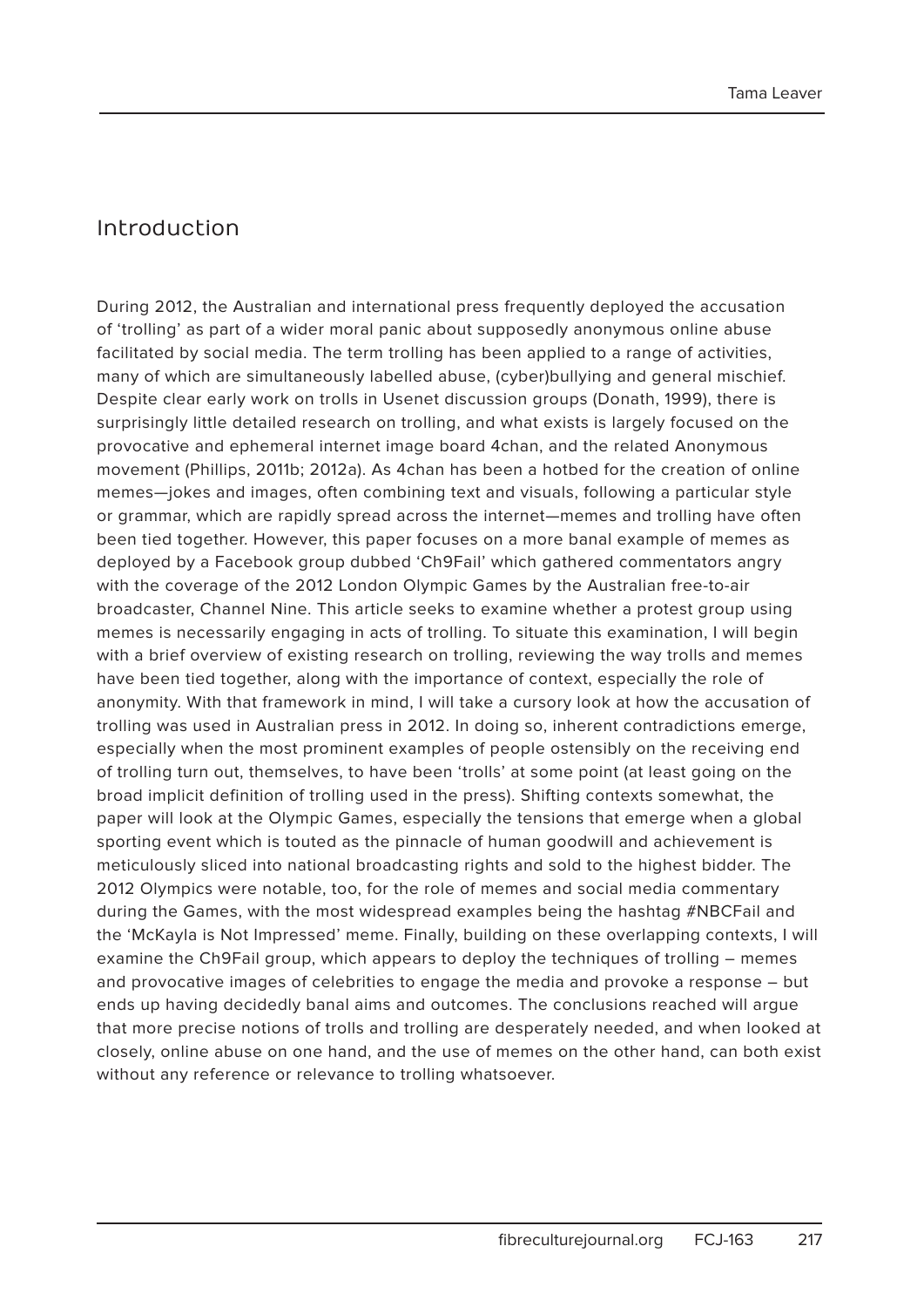# Trolling: From Usenet to 4Chan

While trolling is widely associated with anonymity online both in the press and in scholarly work, this was not always the case. Early work focusing on Usenet discussion groups (Donath, 1999) and online discussion forums (for example Herring, Job-Sluder, Scheckler, and Barab, 2002), found that provocateurs in those groups tended to deploy persistent identities, albeit often pseudonyms (in online spaces where a username rarely resembled a full legal name), in an attempt to appear a legitimate and sincere member of the group in question. The key characteristic of trolling in these early studies was that the individual frequently tried to provoke arguments for the sake of argument, rather than having a consistent point or desiring anything other than the continuation of disagreement, often disrupting the regular discussion patterns of a group or community. Donath's (1999: 45) work also points out that the presence or history of trolling in a group can cause a higher level of mistrust amongst group members, and lead to alienating interrogations of new group members who, for whatever reason, might be suspected of trolling. Trolling in discussion forums and online communities is often described as harmful to online communities and groups since they increase levels of distrust and distract from the purpose of the online community (Herring et al., 2002; Ortega, Troyano, Cruz, Vallejo, and Enríquez, 2012; Shachaf and Hara, 2010).

The correlation of trolling and anonymity has emerged in the last decade, particularly due to the interest from the media, and scholars, in the participants in the 4chan imageboard – a discussion forum based around image sharing. Significantly, while it is possible to create a username, almost all posts on 4chan–and certainly on the infamous '/b/' or random board–are anonymous, with no listed username, no persistent identities and thus a very different sense of community, if that is even an applicable term. As 4chan has no official archive, posts tend to remain on the boards only briefly, with even the most popular threads disappearing within hours. Whereas most 'anonymous' sites on the web are really deploying pseudonymity - handles but not real names - 4chan is anonymous in the truer sense of the word (Knuttila, 2011). As many web services, including prominent social networking service Facebook, mandate the use of real names on the web, anonymity has been increasingly pathologised. Reviewing a range of sources, Hardaker (2010: 224), for example, summarised this trend as arguing that 'anonymity can also foster a sense of impunity, loss of self-awareness, and a likelihood of acting upon normally inhibited impulses, an effect known as deindividuation'. Since 4chan holds up anonymity as a core part of its identity, with 4chan founder Christopher Poole publicly championing the need for anonymous spaces online (Poole, 2010), trolling and anonymity have been frequently tied together.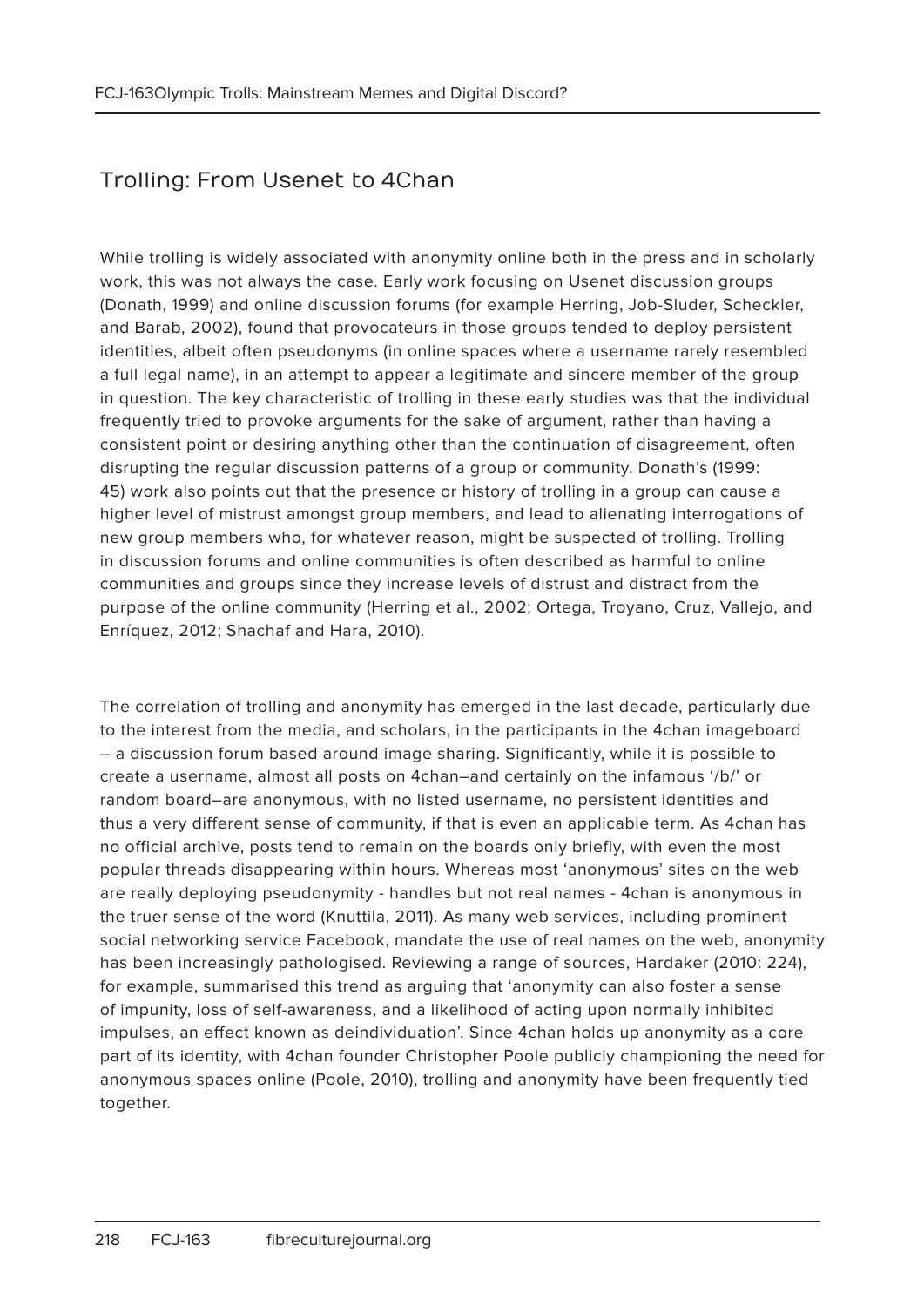The other major reason 4chan is well known is for spawning the Anonymous movement, which initially drew media attention for physically protesting against the Church of Scientology in 2008, with members wearing the distinctive Guy Fawkes masks to hide their identities. These protests by Anonymous were seemingly the first materialisation of troll culture in the offline world. Since then Anonymous has been associated with protests and actions in support of Wikileaks and in assisting with protests in the Middle East. Of course, as Coleman (2011) notes, due to their mode of operation, there is no way of guaranteeing, or even knowing, if the same people are involved in all protests, or different people are involved in each protest or action. Nevertheless, even if the active protesters of Anonymous are not the same anonymous individuals on 4chan at that very moment, both groups revere their unidentified status and encourage the uncertainty it entails.

While the protestors and activists of Anonymous may have more explicitly political aims, the vast majority of self-styled trolls on 4chan prefer to operate online only. 4chan participants often describe their rationale as being in it for the 'lulz' (Schwartz, 2008); lulz being a variation of the abbreviation for Laugh Out Loud (LOL), which has more ominous overtones that Phillips (2011a: 69) characterises as 'a particular kind of aggressive, morally ambiguous laughter indicating the infliction of emotional distress'. Coleman (2012) argues that some trolls may be seen, and may wish to be seen, in light of tricksters of mythology, from Loki to the North American Coyote, whose bile and mischief nevertheless disrupts for a reason. Indeed, Whitney Phillips's (2011a, 2011b) research into attacks on web memorial pages has, for example, identified a particular code of practice underlying this form of trolling. While media reports tend to emphasise the distress memorial page vandalism causes for the family of the deceased, Phillips (2011b) argues that the main targets are not legitimate mourners, but 'grief tourists' who did not know the victim but nevertheless profess their sense of loss online. Trolls are characterised as seeing, for example, the sentiment 'I didn't know you but I'm very sorry you're dead' as a 'a flashing neon declaration of trollability'. Thus, while their methods are highly questionable, trolls may be attacking the inauthenticity and self-centred exhibitionism of grief tourists rather than actual relatives and mourners. Moreover, when mainstream media reports run stories decrying the actions of trolls, they both amplify the pleasures of trolling, vastly widening the awareness of the trolling, and thus encourage the very actions they ostensibly denounce. Indeed, Phillips (2011b, 2012a) argues that trolls and the media form a symbiotic circle, with trolls being encouraged and amplified by the coverage, and the resulting activities of trolls fuelling further sensationalist stories. For trolls, media attention paid to their activities simply makes the lulz louder and sweeter.

One of the most recognisable stylistic elements of 4chan and trolling is the creation and perpetuation of internet memes of various forms, including image macros: the same or similar images with different text, following stylistic particular rules. Two of the longest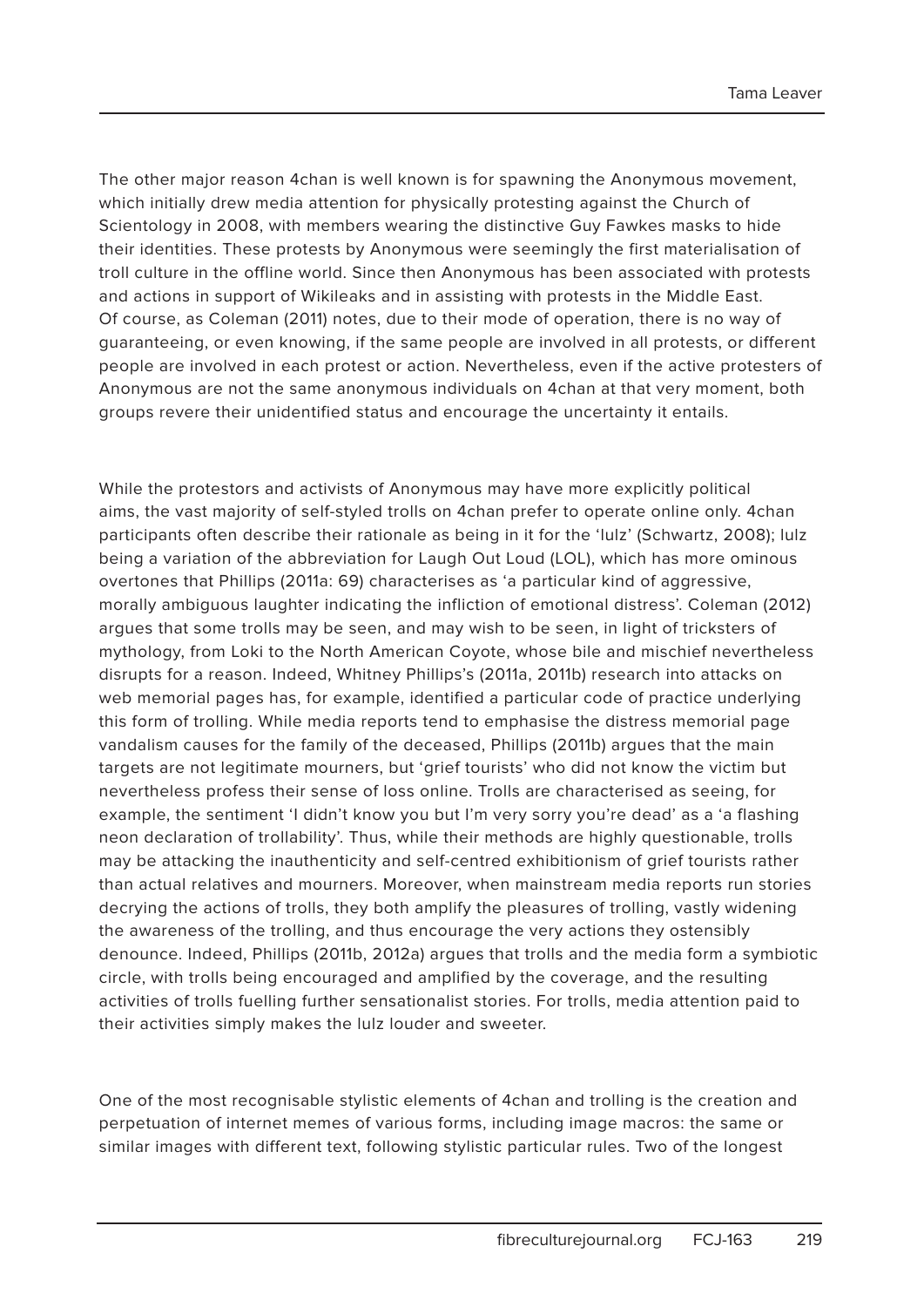running memes, LOLcats (cat pictures with specifically stylised text) and Rickrolling (fooling someone into clicking a link that unexpectedly takes them to Rick Astley's 1980s hit 'Never Gonna Give You Up'), originated with 4chan. Similar to the term viral media, memes are often described as 'self-replicating', occluding the human agency driving their distribution and widespread remixing (Jenkins, Ford, and Green, 2013: 18–21). However, at least in the context of 4chan, the agency behind memes tends to be more evident, akin to 'microcosmic nests of evolving content' (Phillips, 2012b). In the ephemeral imageboard structure of 4chan, it is not individual posts which persist, but rather shared styles, images and ideas; these will persist 'if enough users engage a particular piece of content, either through reposting or remixing, it will enter the subculture lexicon. It will become, in other words, a meme' (Phillips, 2012a: 9). By successfully deploying and remixing memes, trolls are able to assert their 'cultural literacy and to bolster the scaffolding on which trolling as a whole is based' even if, due to the anonymous nature of 4chan and trolling, no specific individual is identified in the process (Phillips, 2012b). Thus, along with anonymity and seeking lulz, memes are a core part of 4chan and trolling culture. However, while researchers have clearly identified specific attributes of trolling, the use of the term by the mainstream media is far from precise. **Trolling (in the) Australian Press**

Trolling became a national issue in the Australian press after television personality Charlotte Dawson ended up in a psychiatric hospital battling depression apparently fuelled by abusive exchanges with twitter users (editor: see Whelan in this issue). While many commentators questioned Dawson's decision to retweet abusive tweets, citing the mantra 'don't feed the trolls', her tale was nevertheless leveraged in various ways (Moses and Hornery, 2012). One Australian newspaper attempted to utilise the media panic with a 'Stop the Trolls' campaign and online petition, but despite several front page stories the campaign failed to gain much traction ('Twitter must be held accountable,' 2012). Weeks later, after Dawson's recovery and interviews about that recovery, she herself was accused of making abusive comments during a red carpet event and deleted her twitter account, protesting that there were, importantly, still lines she never crossed (Knox, 2012).

Also in 2012, when Australian Rugby League star Robbie Farah received tweets from a pseudonymous account defiling the memory of his recently deceased mother, he told the press social media laws needed to be stronger to prosecute abusers (Jackson, Patty, and Gardiner, 2012). However, just days later, Farah had to apologise himself after a reporter found a past tweet from Farah suggesting Australia's Prime Minster should be sent a noose for her fiftieth birthday (Paine and Farr, 2012). Indeed, following the implicit definition of trolling extrapolated from these examples–deliberate online provocation for the sake of getting any reaction at all–then, as Jason Wilson (2009) argues, a number of Australian newspaper columnists might be considered 'trollumnists' themselves, taking provocative rather than meaningful or consistent positions. With trolling basically meaning any online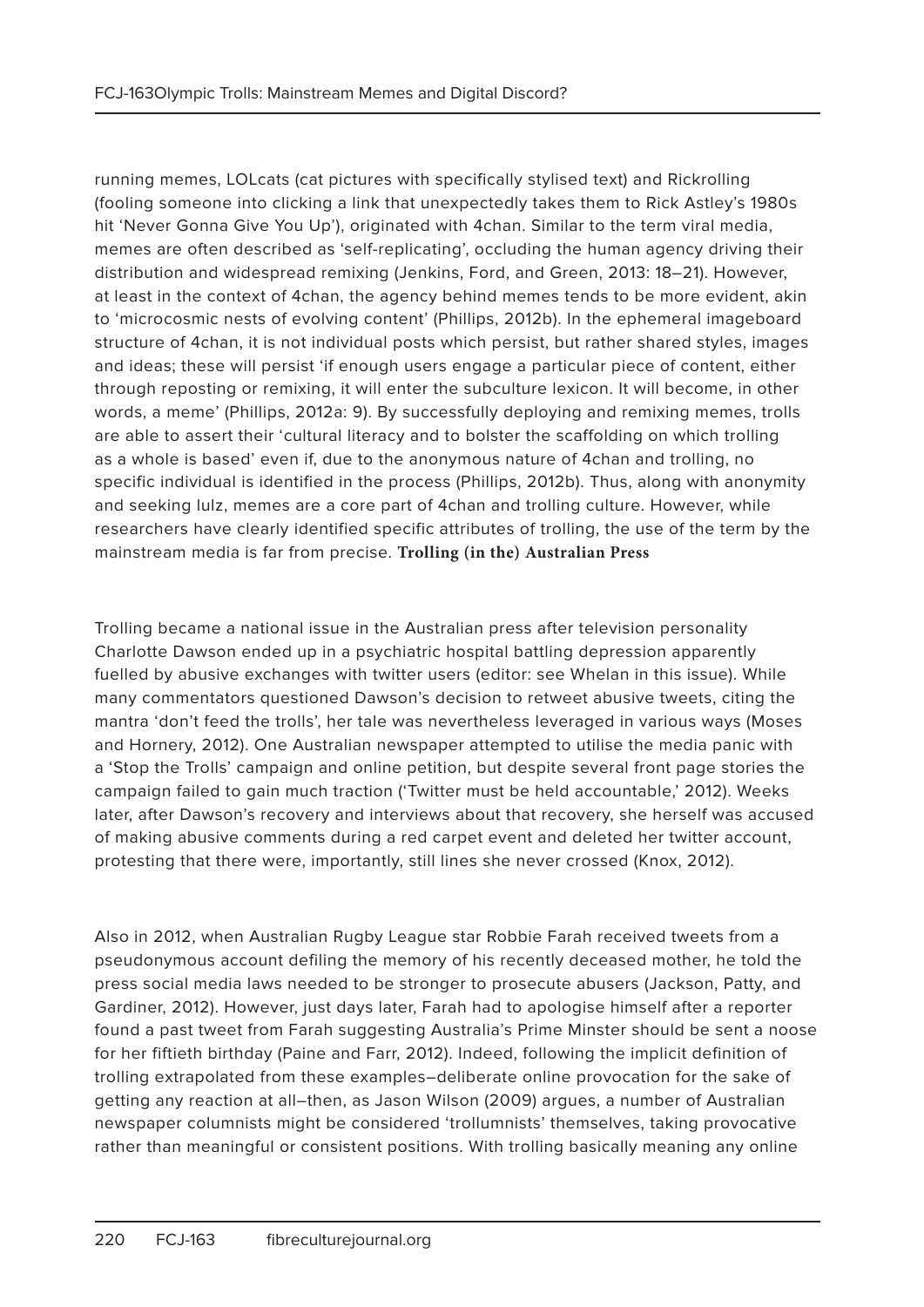abuse, the line between those being trolled, and the trolls themselves, seems blurred at best.

These 2012 examples are by no means the only times the term trolling has appeared in the Australian press. In 2010, for example, the term was used to describe people posting provocative posts and vandalism on memorial pages for deceased Australia teenagers (Dickinson, 2010; Moses, 2010). While the attacks on memorial pages may align with broader trolling aimed at supposedly inauthentic grief tourists as mentioned above, the wider use of 'troll' in the Australian media has diluted the term to such an extent that any online abuse or bullying seems to be trolling. Notably, when an episode of the SBS investigative discussion television series Insight tackled the question of trolling, the high-profile self-identified trolls who were interviewed distanced themselves from pointless online abuse, arguing that there was always an aim to trolling; trolling and bullying for the sake of bullying were described as quite different things ('Trolls,' 2012). However, the discussion never reached any depth, because representatives of the Australian press continued to argue that any online abuse was trolling, leaving the program with epistemological questions about what constitutes a troll rather than reaching any meaningful conclusions. Thus, despite fairly clear criteria emerging from recent scholarly work in the realm of trolling, the imprecision with which the term, or accusation, is used in the Australian press means that almost anyone online who has ever used a harsh word or criticised someone might be labelled a troll. The point here is not to lament a binary division in the meaning of the term troll between academic and press uses, or even to sketch a continuum of activities that are considered trolling in different contexts, but to argue that if trolling is situated as a practice to be addressed, then the term at least needs to be better explicated in each instance in order to ensure arguments and discussions of trolling are actually talking about the same thing.

### Olympic Contradictions

The modern Olympic Games may have begun as a global sporting goodwill event intended to celebrate the human spirit, but the current incarnation is inevitably situated within the complexities and contradictions of media saturation and celebrity culture. During the Opening Ceremony of the 2012 London Olympics many historical events were celebrated, with one of the most contemporary being the invention of the World Wide Web. At one point, Web inventor Tim Berners-Lee appeared and gigantic letters appeared across the stadium stating 'This Is For Everyone'. Yet this celebration of the global reach and democratic ideals behind the Web sits uneasily alongside the realities of dissecting, marketing and distributing Olympic coverage and broadcast rights. Far from universal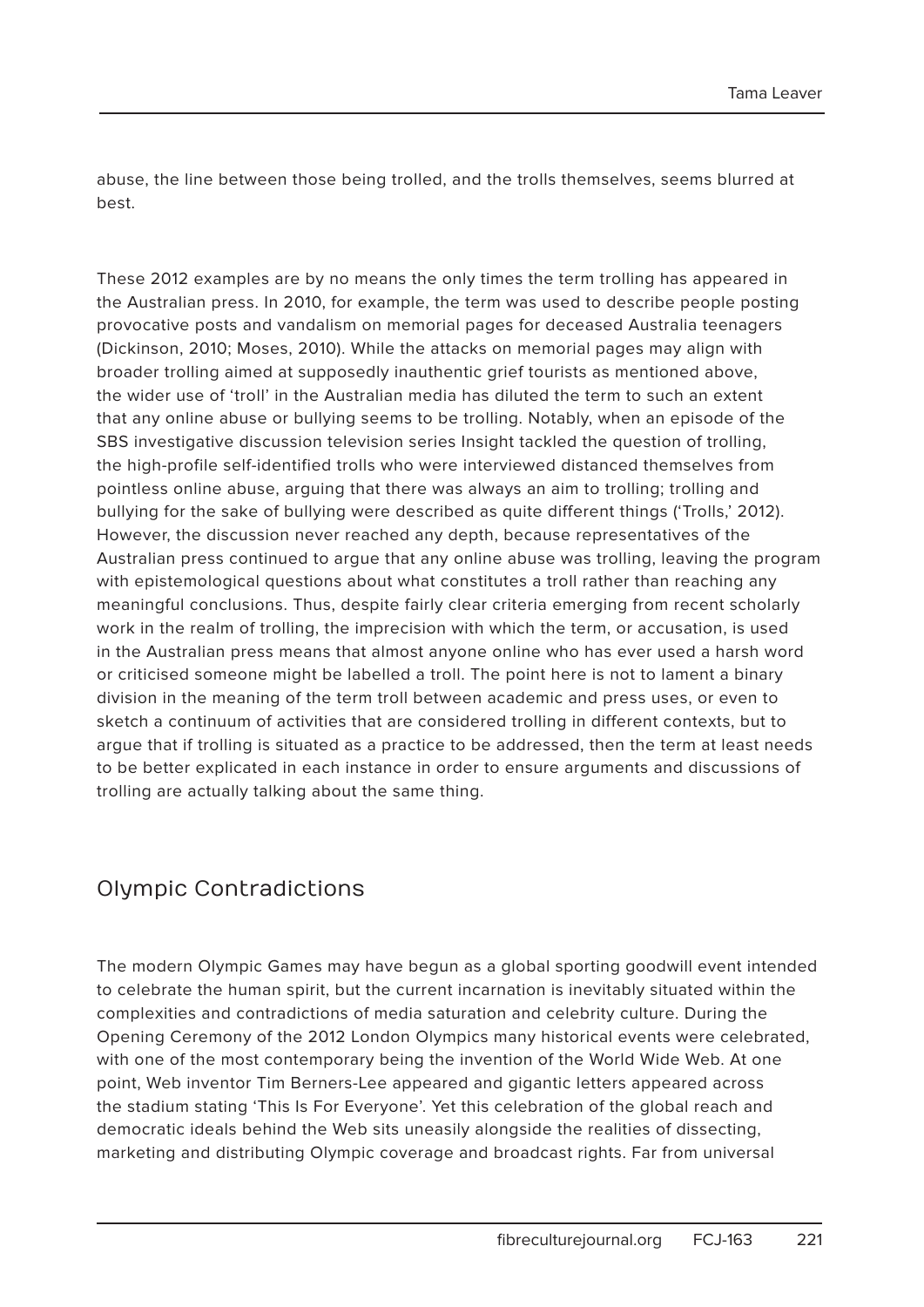access, many countries had televised and online coverage that was technically restricted – geo-blocked – so it was only available in that specific country. Far from available 'for everyone', access to coverage of the Olympic Games was piecemeal and proprietary, with online access in many countries only via paid apps or bundled with cable subscriptions. This failure to balance the message and medium is exactly the sort of inauthenticity which might be considered troll bait, attracting the attention of trolls whose self-styled mission may well be to make visible and comical such glaring contradictions.

One of the most prominent examples of a national rights-holder making questionable choices was the decision by NBC in the US to delay most big Olympic events until local television primetime, despite between five and eight hours time difference between London and the US. While time-shifting has been a common practice for many years, in an era where social media tools such as Twitter and Facebook mean that the results of events are often being discussed mere seconds after they finish, the potential for spoilers (knowing the results before being able to see the events) is enormous. Of the many responses lamenting NBC's Olympic broadcasting decisions, one of the most well-known and humorous was the Twitter parody account NBC Delayed (@NBCDelayed). Simply put, the NBC Delayed account made increasingly farcical tweets announcing breaking news that was more and more anachronistic. An early promotional tweet suggested 'Tune in tonight for the Olympic Opening Ceremonies in Beijing #NBCFail' referring not to the current games, but the previous Olympics in China four years earlier. Tweets got increasingly amusing, including the reference to 2007 'BREAKING: John McCain picks Alaska Governor Sarah Palin as VP running mate'; 1969 'FLASH: Neil Armstrong walks on moon, 'a giant leap for mankind''; and even earlier. The account amassed over 25,000 followers in only a few days and received considerable media attention with the technology blog TechCrunch, for example, declaring 'Satirical Twitter Account @NBCDelayed Is The Best Part Of NBC's Olympics Coverage' (Gallagher, 2012).

While parody Twitter accounts might not immediately be associated with trolls, memes often are, and the 2012 Olympics provoked a range of different memes. The Opening Ceremony proved a fertile source for memes, with favourites including images remixing both the pre-filmed scene with Daniel Craig's James Bond skydiving into the arena with Queen Elizabeth II, and the antics of Rowan Atkinson's Mr Bean during a performance of Chariots of Fire (Rintel, 2012). While these memes were largely affectionate, amplifying and enjoying the Opening Ceremony, a somewhat more critical meme featured US Olympic gymnast McKayla Maroney. After Maroney fumbled a final jump, misjudging her landing, she won the silver rather than expected gold medal. On the podium she was seen scowling at the gold medal winner and this seemingly petulant and unsporting response led to the 'McKayla Maroney is not impressed' meme which features the scowling image of Maroney photoshopped into any number of historical or significant events. A gallery of the most humorous of these memes resides on the bespoke Tumblr account http://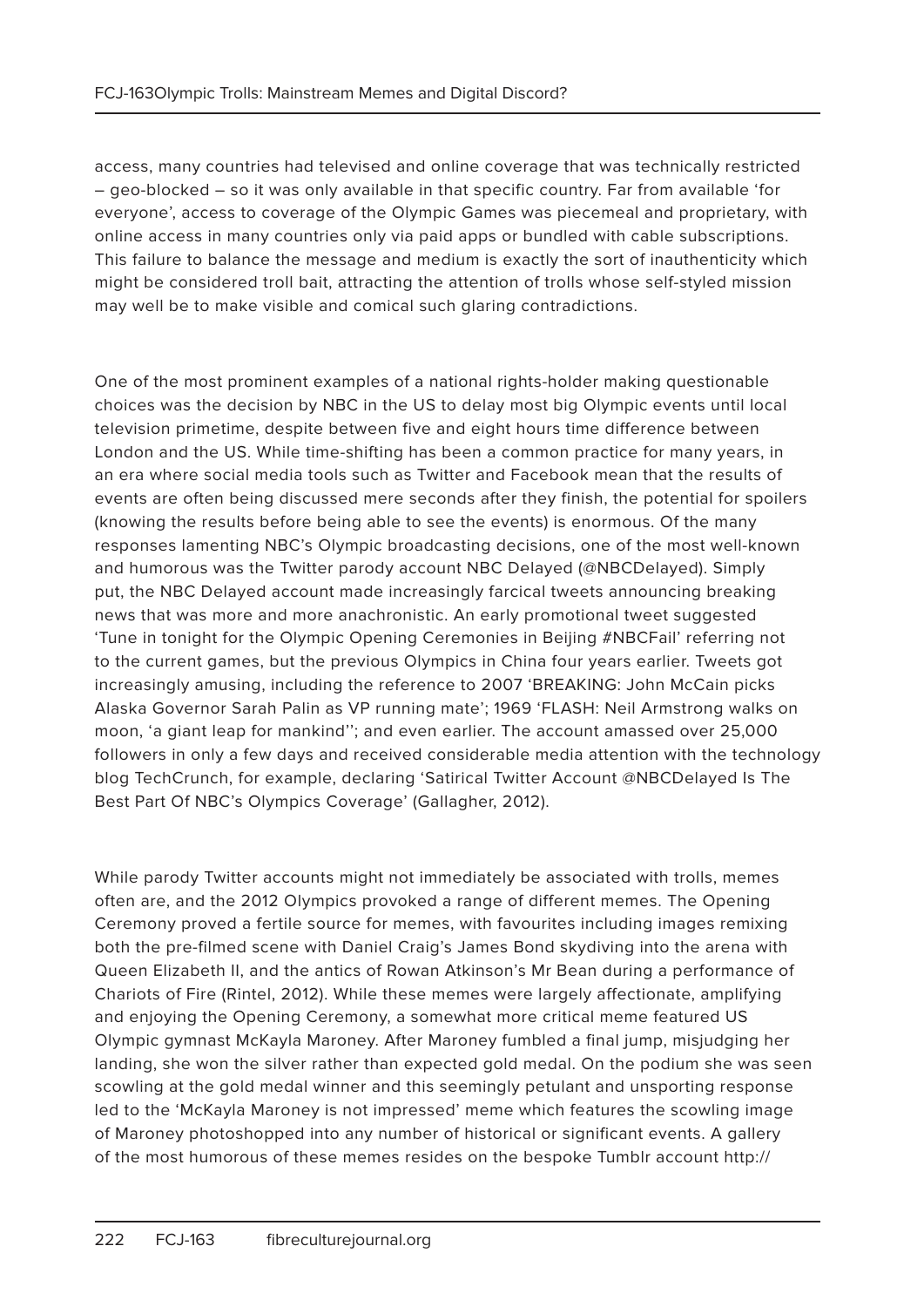mckaylaisnotimpressed.tumblr.com (see Figures 1 and 2). Patrick Davison suggests a meme can be defined as 'a piece of culture, typically a joke, which gains influence through online transmission. While not all internet memes are jokes. … what makes Internet memes unique [is] the speed of their transmission and fidelity of their form' (Davison, 2012: 122). The global audience for the Olympics meant that a vast number of people were in a position to get the joke (having watched the medal ceremony), and thus the Maroney meme spread rapidly online, not just on social media but also reported in the mainstream press (Cohen, 2012).



Figures 1 (above) and 2 (below). McKayla is Not Impressed with the Creation of Adam; or NBC's Olympic coverage. Source: http://mckaylaisnotimpressed.tumblr.com

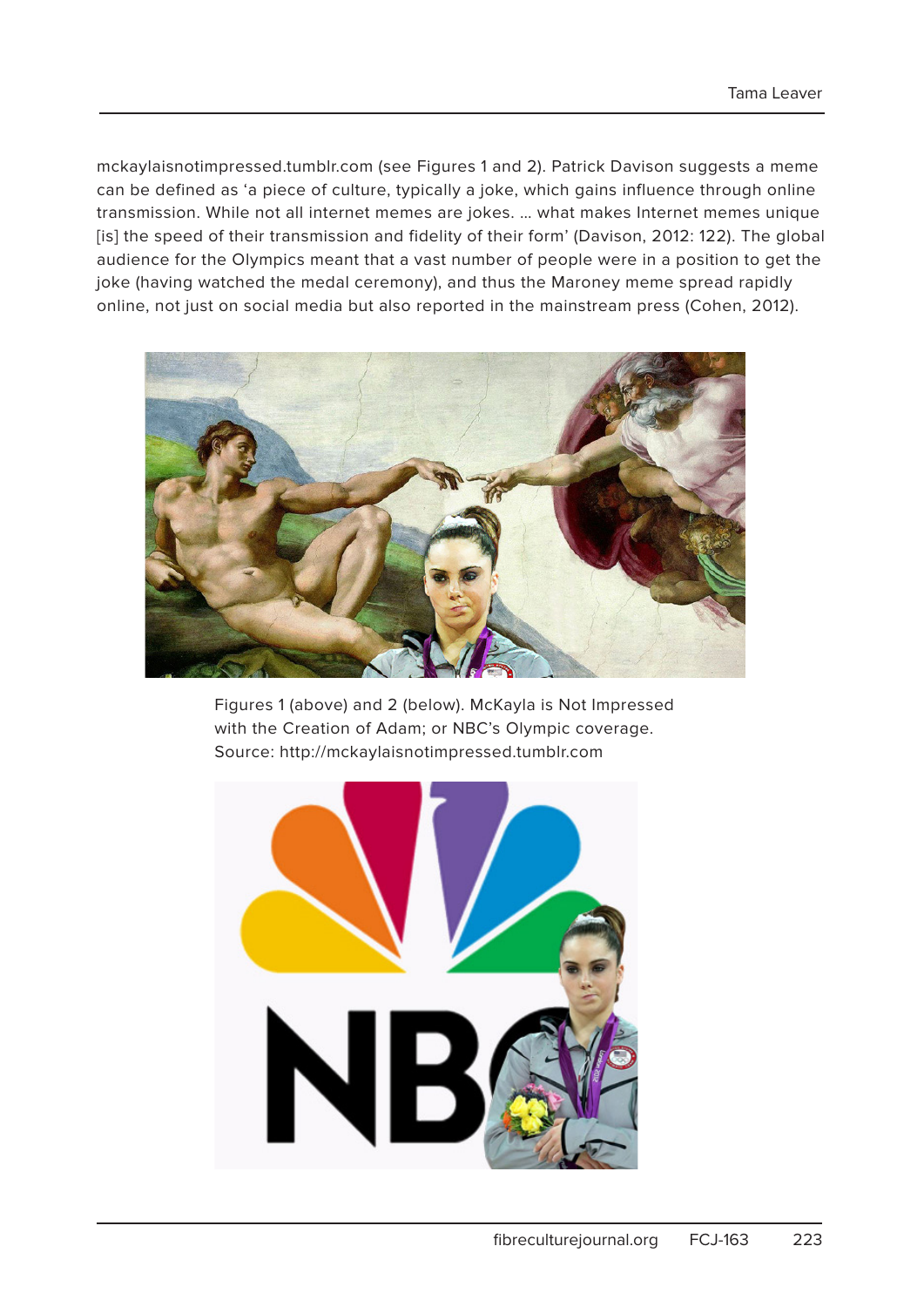Both the NBC Delayed Twitter parody account and the McKayla meme described above are to some extent critical of the distribution and sporting ethics of the Olympics, but also reinforce the ideal of the Olympic Games. NBC Delayed is really a plea to watch the Olympic events live, while the McKayla meme's critique of unsporting behaviour largely upholds the ideal of sporting goodwill rhetorically driving the Olympic Games. Despite the widespread popularity of @NBCDelayed it was nevertheless the case that 'the 2012 games were still the most watched TV event in US history' (Sambrook, 2012: 3). Similarly, McKayla Maroney's long-term reputation does not seem to have been negatively impacted by the meme; if anything, she's better known and better loved to the extent that when her team visited the Whitehouse, US President Obama actually posed with Maroney as both of them made her infamous scowl (Lavender, 2012). Rather than acts of trolling, these examples show mainstream memes and related humour as a more normalised part of the cultural conversation around events like the Olympics, aware of the contradictions at play, but not so much attacking as playing with them. The following section will examine a more coherent group that deployed memes during the Olympic Games to try protest the quality of the Olympic coverage in Australia.

# Ch9Fail: Olympic Trolls?

The 'Channel 9 Olympics Coverage sucks' Facebook page, or Ch9Fail for short (www. facebook.com/ch9fail), was set up during the first full day of Olympic competition. It became a hotspot for unhappy Australian viewers frustrated by the quality of televised coverage provided by the free-to-air broadcaster Channel Nine. In Australia, the rights were successfully co-bid for by free-to-air Channel Nine, whose online delivery included recaps, while pay television vendor Foxtel provided a multi-channel subscription service, with a bundled iPad-only app providing real-time online viewing. Most Australians rely on free-to-air, with only 30% having subscription TV. Thus, when Channel Nine's Olympic coverage prove to be riddled with national myopia, excessive advertising and promo placement, time-shifting events despite claiming to be 'live', and extensive focus on only a few types of sports, complaints filled social media. The 'Channel 9 Olympics Coverage sucks' page quickly attracted an audience, peaking at 28,000 'likes' during the Games themselves. The page's members used derisive language, and employed many memes in their pillaring of Nine's coverage and commentary team. While these characteristics might mark the Ch9Fail page as a locus of trolling, a more detailed look at the way the page was deployed marks certain similarities but also key differences with the features of trolling as identified in relation to 4chan. [Fig3]Figure 3. Channel Nine Summary Meme. Source: www. facebook.com/ch9fail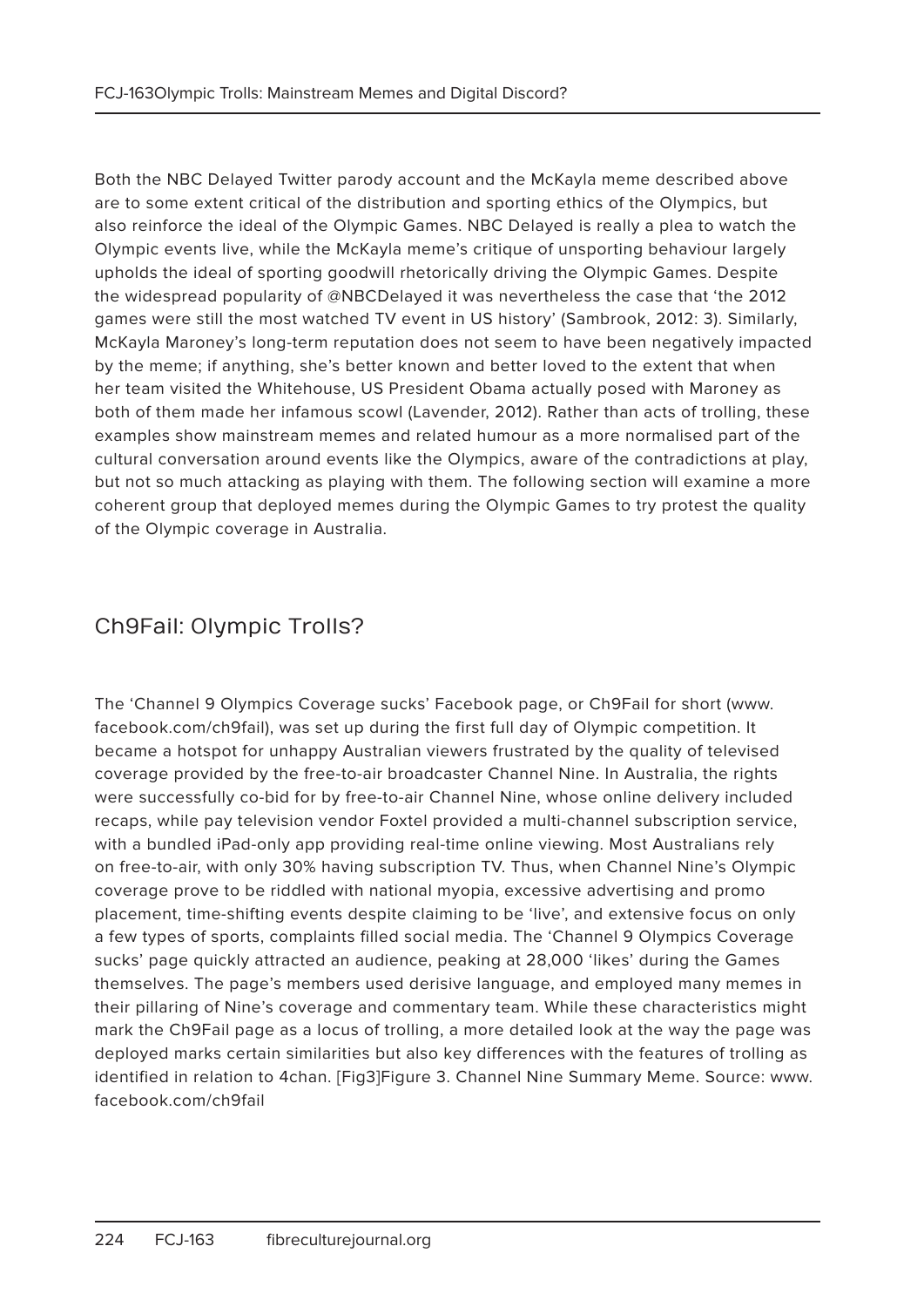The single most popular image posted on the Ch9Fail page was a meme satirically summarising Nine's Olympic coverage. Quite a complex image, it features 22 panels, each showing the timestamp, with additional captions on 10 of those images. The repeated pattern shows host Karl Stefanovic making a banal comment, cutting to Olympic swimming events with Australian competitors, cutting away to a different sport for 30 seconds, and then a series of advertisements and promotional shorts for Channel Nine shows premiering after the Games. The final panel shows Stefanovic holding his Gold Logie award (an Australian audience-voted television award), with the text 'Bam Bitches, My Wife Has a Hot Arse'. This image received 3364 'likes', 450 shares (indicating the image was re-posted to the sharer's own Facebook profile or timeline) and 211 comments. Certainly, some of the comments on this post are edging into illegal (or not clearly legal, at least) territory and some are clearly abusive toward Stefanovic and his co-hosts. Representative comments agreed with the tone of the image ('the worst olympics coverage of all time'); provided examples of poor coverage ('Tonight they crossed from a rowing final - with Aussies in it and medals on the line - to a swimming heat! I am not joking'); suggested ways to access online coverage outside Australia ('BBC for me using VPN. Get to view any sport you want'); made fun of viewers only accessing free-to-air broadcasts ('Lol at all the poor people who don't have Fox and its 8 olympic channels'); or complained about the hosts ('I have an uncontrollable urge to punch Stefanovic in the face'). For the Australian press, these features would also certainly make the Ch9Fail page commentators trolls — as deliberate online provocation for the sake of getting a reaction — and this point would certainly be reinforced by other images and memes deployed on the page.





Figures 4,5 (Above) and 6 (Over). Memes about Channel Nine's swimming focus. Source: www.facebook.com/ch9fail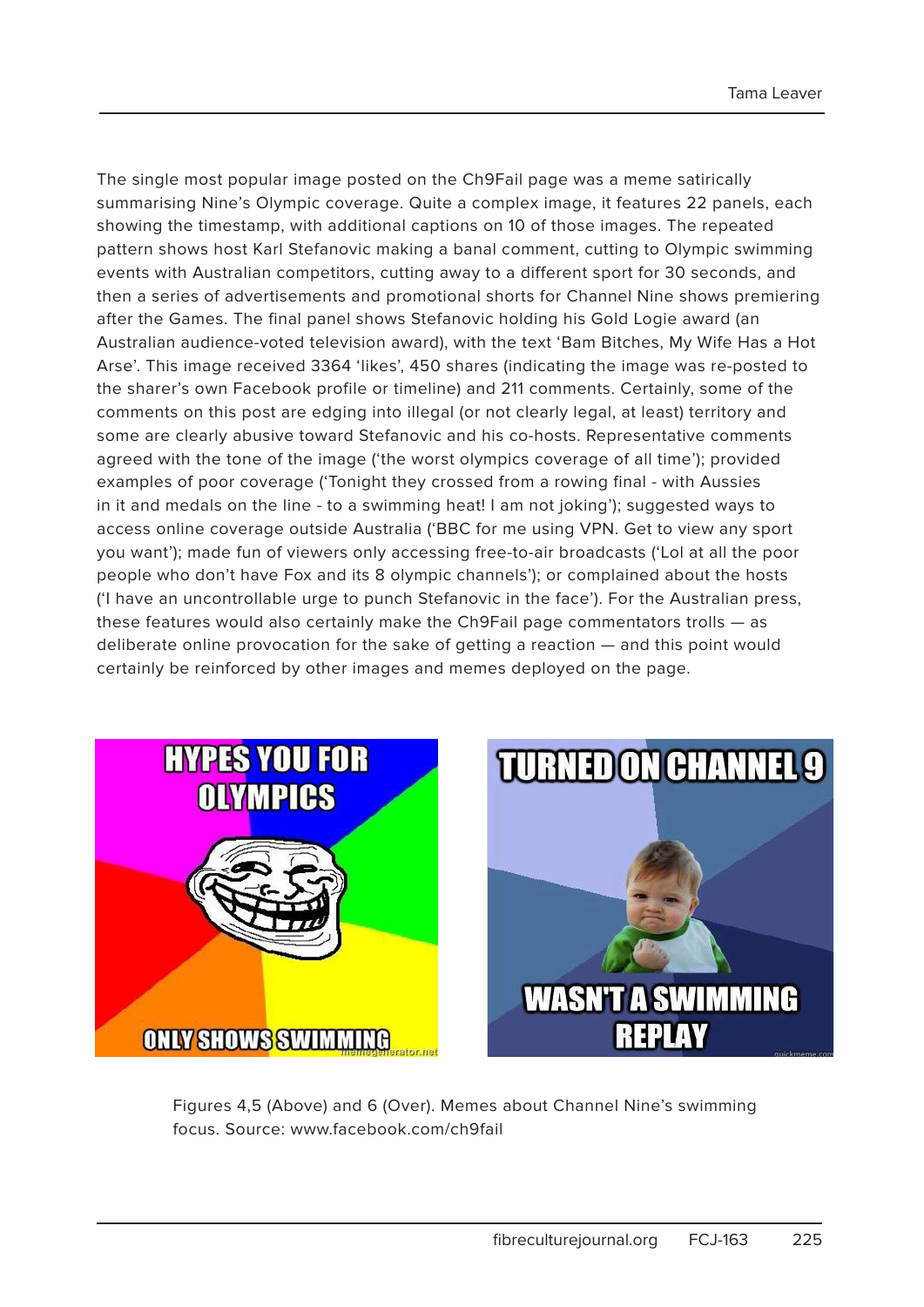

A large number of the images posted on the Ch9Fail page utilised common memes from across the web. Most bore the watermark of meme generator pages, meaning that the users posting these images simply found the appropriate website, chose the background image, entered the text and the meme was produced online, with no Photoshop or image editing needed (unlike the Summary Meme above, which would have required at least some image editing skill to create). The memes complaining about the dominance of Swimming over any other sports included Trollface ('Trollface / Coolface / Problem?,' 2012), Success Kid ('I Hate Sandcastles / Success Kid,' 2012) and Imminent Ned ('Imminent Ned / Brace Yourselves, X is Coming,' 2012) (Figures, 4, 5 and 6 respectively). Each of these combined a simple image and text which followed the grammar or syntax of that particular meme. These

posts received between a few hundred and a thousand 'likes', with proportionally less comments compared to the Summary Meme. While one of these images is a recognisable character from the television series Game of Thrones, the other two only make sense as memes. Indeed, the fact that the Trollface meme can be deployed in such a banal context suggests that even the iconography of trolling, if not the wholesale practice itself. has entered mainstream culture, moving away from the subcultural fringes. Some of the comments did demonstrate that these images were not all familiar, especially the Game of Thrones Imminent Ned meme, but were readily circulated by visitors to the Facebook page. However, despite some of these memes originating from Troll culture, in the Facebook page their usefulness is more like a rallying cry or shared complaint at the online water cooler rather than disruptive abuse. If anything, these memes implicitly championed an idealised notion of the Olympics in terms of goodwill, an ideal not reflected in the partial and partisan coverage offered by the Channel Nine coverage.

Probably the most abusive language and images found on the Ch9Fail page was reserved for host Karl Stefanovic. He was the focus on a number of memes, although the abuse never went beyond the sort of childish name-calling that can be found across thousands of other Facebook pages and online discussion forums. The Facebook page did manage to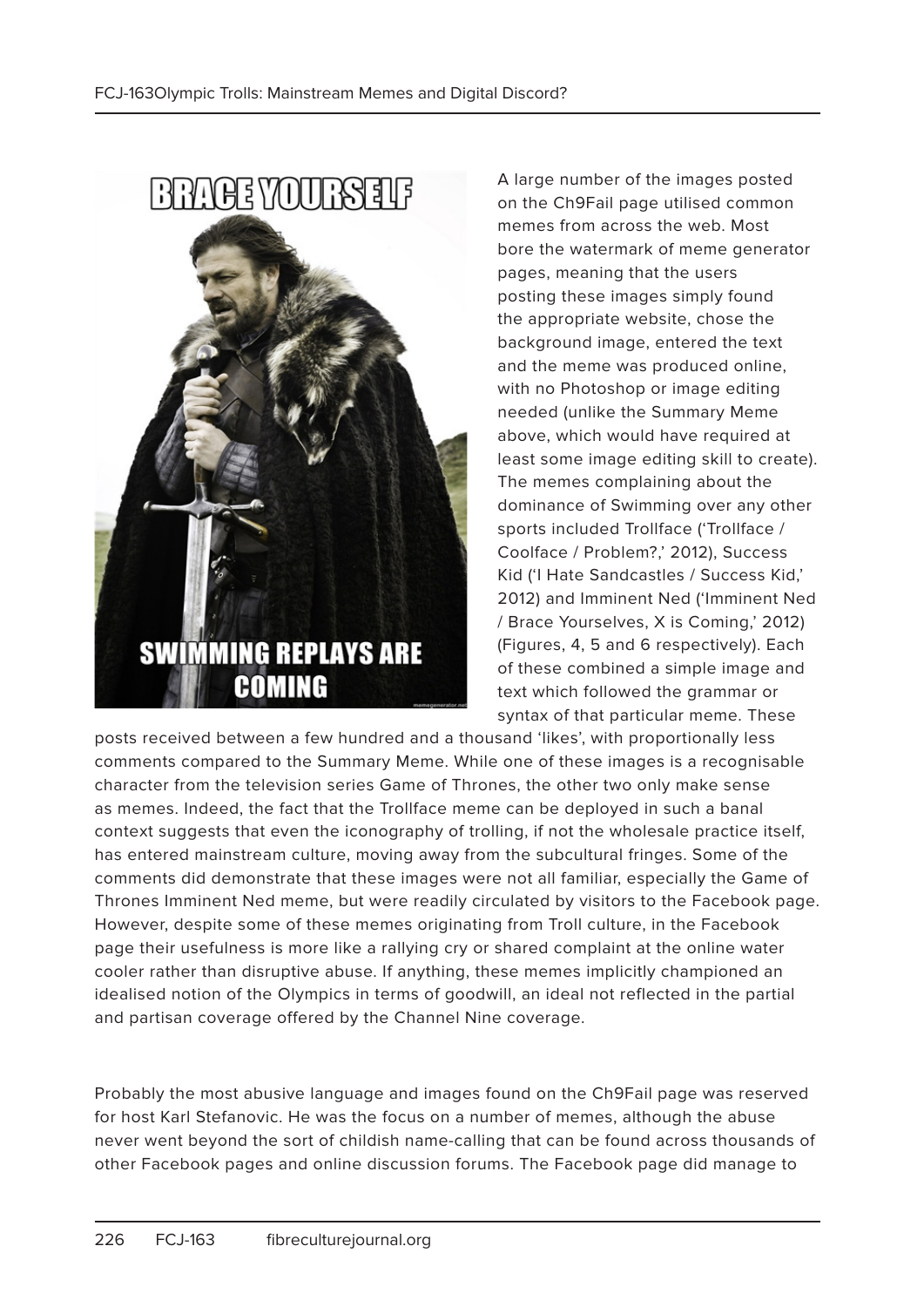

Figures 7 (top), 8 (left) and 9 (Right). Memes focused on Karl Stefanovic. Source: www.facebook.com/ch9fail

provoke some media attention about their disappointment with Nine's coverage (Kermond, 2012; Murdoch, 2012) although the page itself was embroiled in an ongoing network rivalry, with suggestions that one of the page organisers might work for the Seven television network (Marcus and Nauman, 2012). That rivalry aside, the key difference between this page and 4chan trolls is motivation: the Ch9Fail page does not appear to be in it 'for the lulz'. Most active members of the page had a clear aim: to critique Channel Nine's Olympic coverage, and, for some, to recommend better practices for future events of a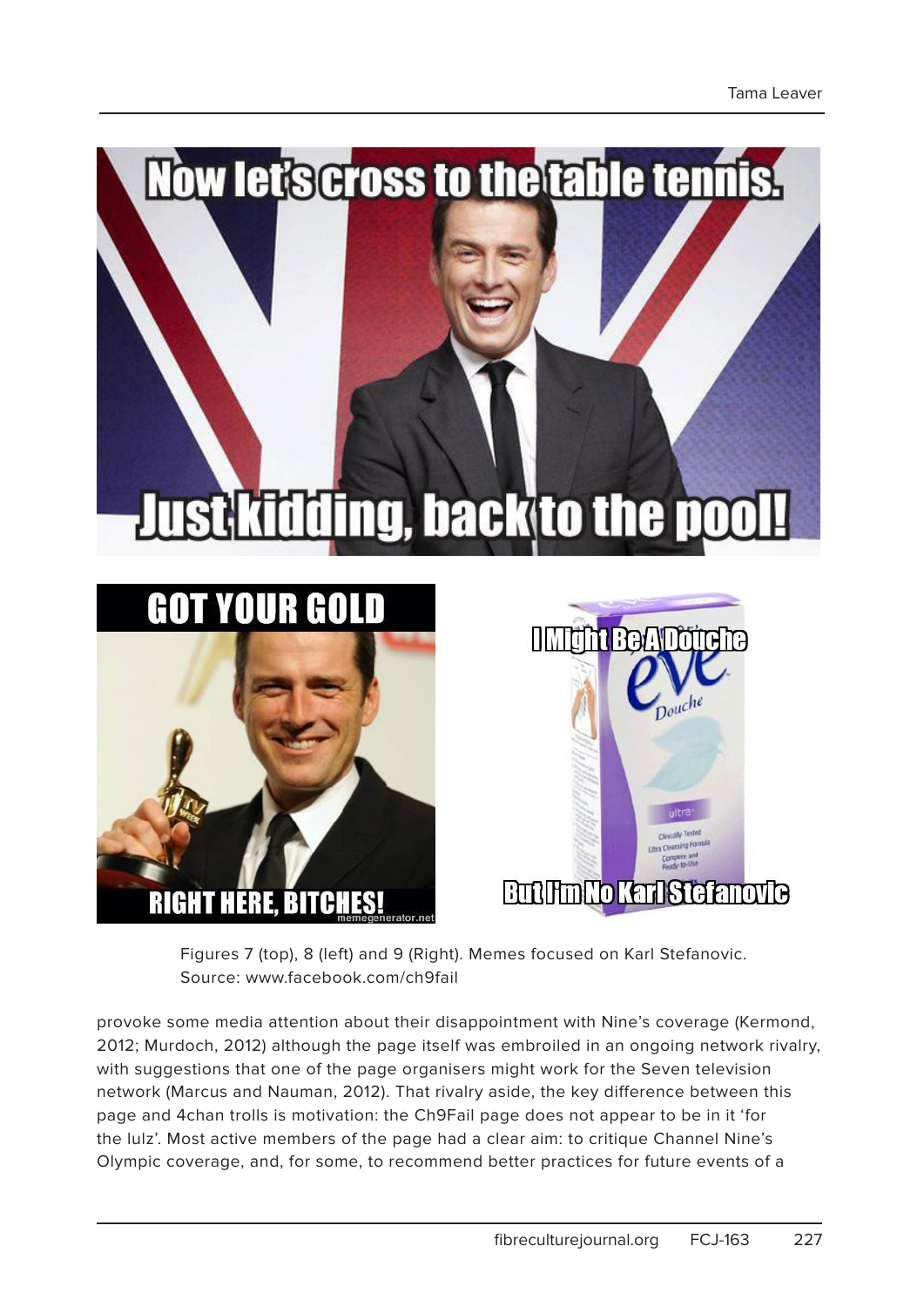similar nature (evident, for example, in many messages congratulating the ABC for their subsequent coverage of the Paralympic Games). Later in the Games, when Australians succeeded in the athletics, the some posts were straight-forward congratulations; the post 'Sally Pearson delivering another GOLD in the 100m Hurdles. Well done!', for example, received more the a thousand 'likes'. If there are traits of trolls that can be seen as consistent, then the core characteristic has to be an almost pathological resistance to authority (Phillips, 2011a, p. 70). If there was a core to the usually playful criticism of the Ch9Fail page, it was that the members simply wanted broadcasters and others in authority to do their work better. Indeed, the seeming resistance in the Ch9Fail page can be understood using Jodi Dean's (2010, p. 4) notion of 'communicative capitalism' which describes the way seeming critique and reflexivity actually serves to reinforce existing power relationships and the status quo; the Facebook page thus acted as a release valve which allowed members to critique the coverage but at the same time pointed to it, encouraged viewers consumption of it, and required deeper engagement with the coverage if only to further an ultimately ineffective critique.

The question of anonymity is also important since Facebook users certainly use real names (or names that sound real) and there was no evidence that most people posting on the page had set up pseudonyms. As Lee Knuttila argues, this is an important difference:

Unlike 4chan, Facebook relies on individuals that one knows, or at least those that have been accepted as 'friends'. Facebook's tagline states, 'Facebook helps you connect and share with the people in your life' . This is a key step away from the experience of contingency, as those you interact with are necessarily approved; engaging with a truly anonymous stranger is rendered impossible (Knuttila, 2011).

Whether they think about it or not, Facebook users write comments, even abusive ones, deploying a recognisable name. Indeed, comment systems on newspaper websites which use and display Facebook identities have been deployed as one way to keep anonymity at bay and encourage commentators to take responsibility by using their 'real' identities (Binns, 2012: 553). That is not to say some of the comments on the Ch9Fail page were not highly abusive, but the fact that this abuse was tied to an identity, and that the comments were made in such a comparatively safe and contained environment, makes the abuse less direct and appear less explicitly threatening. While the Ch9Fail group might have been abusive at times, this does not appear to align with the concept of trolling emerging from existing academic work.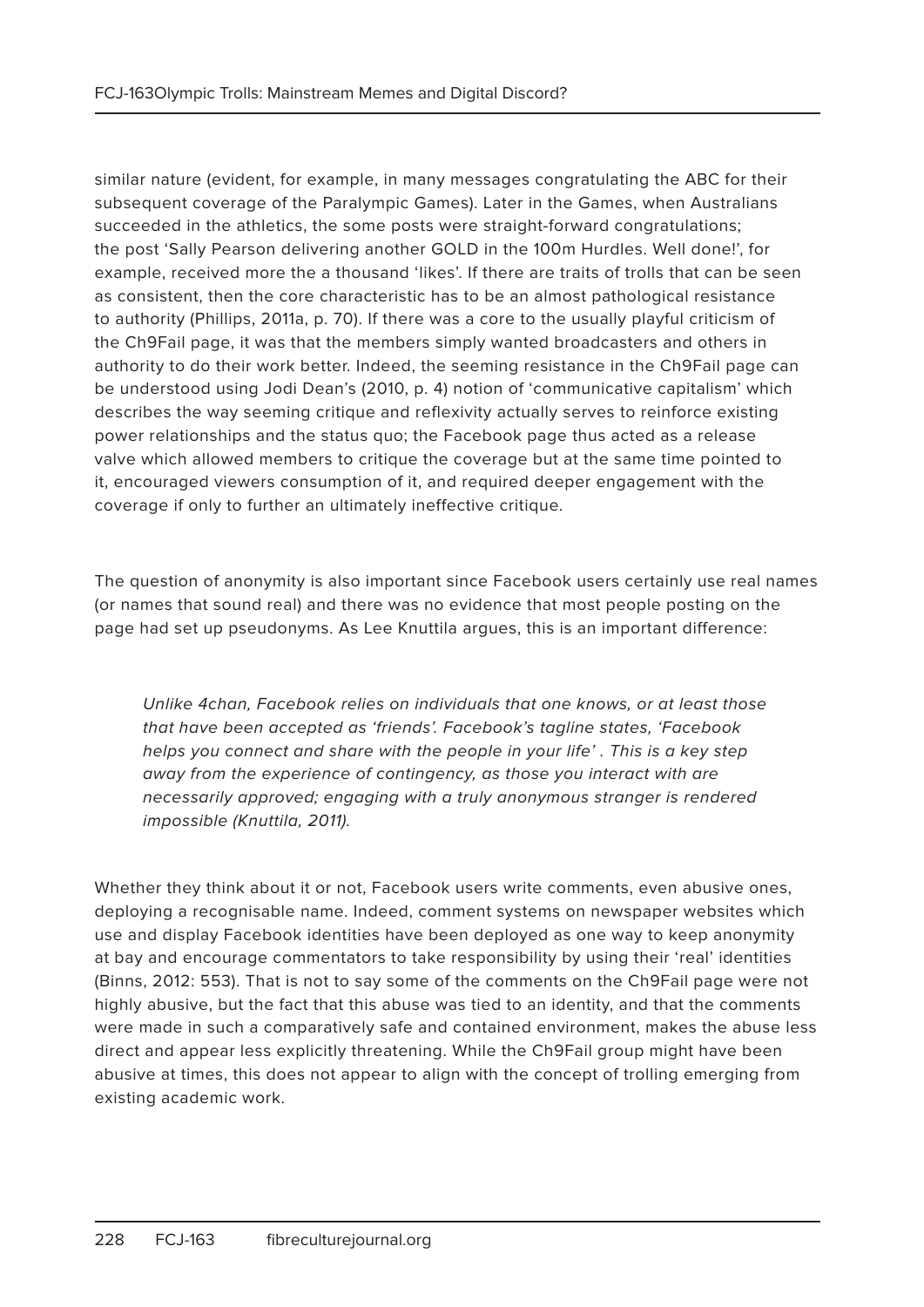## Conclusions

It is unlikely that any of the 28,000 Facebook users who liked the 'Channel 9 Olympics Coverage sucks' page self-identify as trolls, nor do their actions and traces online meet with scholarly definitions of trolling extrapolated from the activities of 4chan. From the limited examples presented in this article, motivations seem to be one of the core differences between online abuse in general terms and trolling; trolls are in it for the lulz, but many of the groups, movements and individuals deploying some of the tools associated with trolling have more banal and concrete aims. The active participants on the Ch9Fail page utilise memes, abusive language, and courted media attention, but they did so either to vent their frustrations or try to galvanise change. The venting clearly succeeded, but there is no direct evidence that any meaningful change was achieved. Facebook's insistence on real or recognisable names distances participants from the anonymous nature of trolling; this does not mean people using their real names are not abusive, but it does distance them from the cultural specificities that appear to drive people that self-identify as trolls. Many memes might have highly questionable origins, whether starting on trolling boards or elsewhere, but their use and distribution is now decidedly mainstream. Far from abnormal, the rapid distribution and remixing of memes is now a core part of online culture, filling Facebook and Twitter as readily as 4chan (Jenkins et al., 2013). Memes are now a feature of everyday discourse and discord in a digital culture.

For some sections of the popular press in Australia, and elsewhere, the accusations of trolling has the same utility as being called a terrorist or unAustralian; the term attracts attention and readers, but the more it is used, the less precise it becomes. While scholarly work on trolling is at an early stage, distancing hard core trolling from online abuse and bullying will inevitably make our understanding of each area more precise. It is the common nature of abuse and bullying which make them problematic, and the accusation of trolling somehow distances these problems from the everyday. Sensationalist articles pointing to trolls cloud broader issues as to how social media influences and changes bullying or abuse. Deepening our cultural understanding of all of these issues matters, but that depth will only emerge if the term troll stops being a magnet for moral panics and is given the critical and analytical attention it deserves.

### Biographical note

**Tama Leaver i**s a lecturer in the Department of Internet Studies at Curtin University in Perth, Australia, and is also a research fellow in the ARC Centre for Excellence in Creative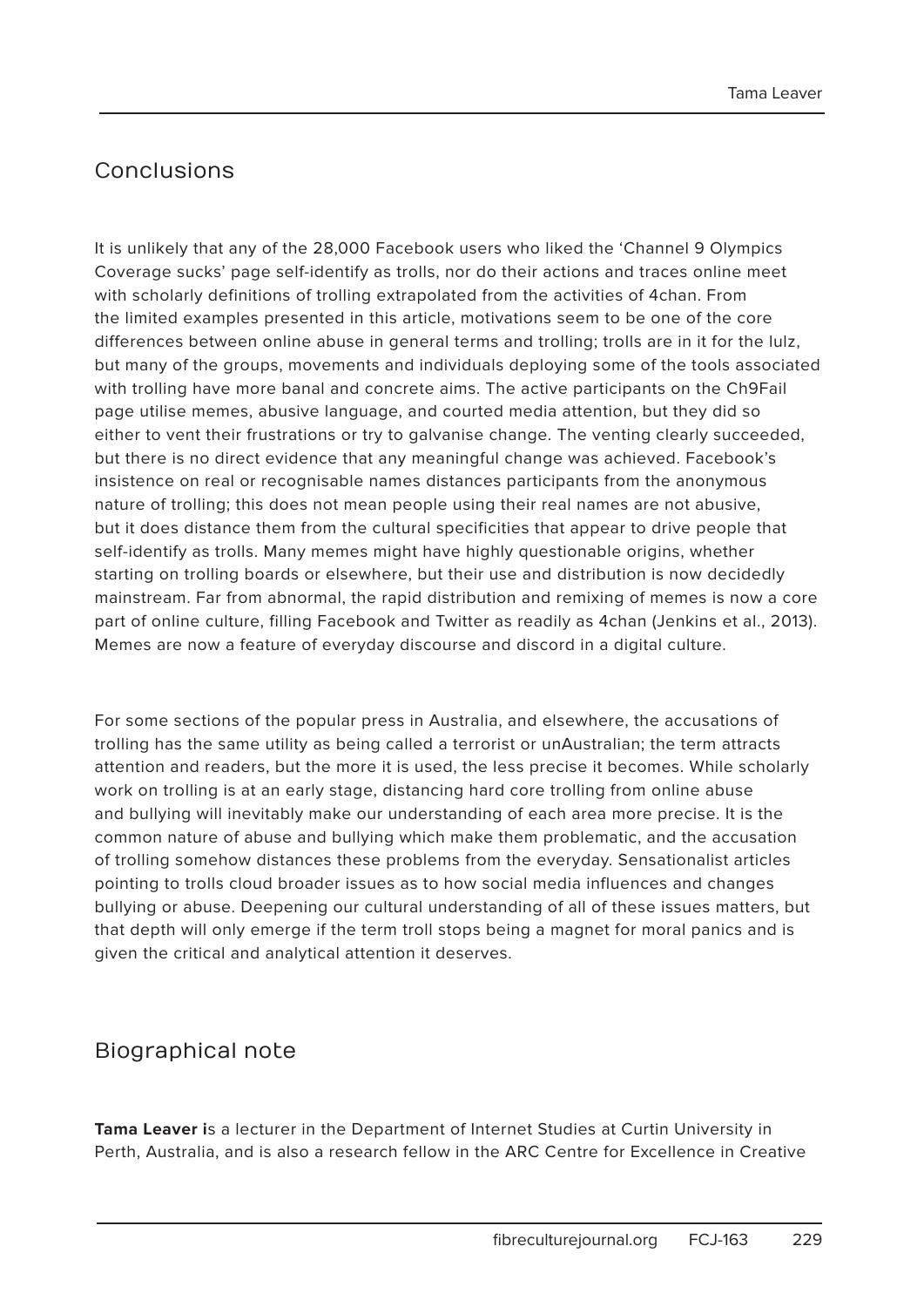Industries and Innovation (CCI) working in Curtin's Centre for Culture and Technology. His research interests include social media, online identity and media distribution, and he has published in a number of journals including Popular Communication, Media International Australia, Ctrl-Z and Comparative Literature Studies. He is currently working on a research project looking at the impact of birth and death online entitled The Ends of Identity and is the author of Artificial Culture: Identity, Technology and Bodies (Routledge, 2012). Tama is @tamaleaver on Twitter, and his main web presence is www.tamaleaver.net.

#### References

Binns, Amy. 'Don't Feed the Trolls!', Journalism Practice, 6.4 (2012): 547–562. doi:10.1080/1 7512786.2011.648988

Cohen, Ben. 'McKayla Is Not Impressed By This Meme', Wall Street Journal. (9 August 2012), http://stream.wsj.com/story/london-olympics–2012/SS–2–13789/SS–2–43362/

Coleman, E. Gabriella. 'Anonymous: From the Lulz to Collective Action.' The New Everyday: A Media Commons Project (6 April 2011) http://mediacommons.futureofthebook.org/tne/ pieces/anonymous-lulz-collective-action

Coleman, E. Gabriella. 'Phreaks, Hackers, and Trolls: The Politics of Transgression and Spectacle' in M. Mandiberg (ed.), The Social Media Reader (New York: NYU Press, 2012), 99–119.

Davison, Patrick. 'The Language of Internet Memes' in M. Mandiberg (ed.), The Social Media Reader (New York: NYU Press, 2012), 120–134.

Dean, Jodi. Blog Theory: Feedback and Capture in the Circuits of Drive (Cambridge: Polity, 2010).

Dickinson, Alex. 'Facebook moves to protect memorial pages from offensive 'trolling'', News.Com.Au. (31 March 2010). http://www.news.com.au/technology/facebook-moves-toprotect-memorial-pages-from-offensive-trolling/story-e6frfro0–1225847737623

Donath, Judith. 'Identity and Deception in the Virtual Community' In M. A. Smith and P. Kollock (eds.), Communities in Cyberspace (London: Routledge, 1999), 29–59.

Gallagher, Billy. 'Satirical Twitter Account @NBCDelayed Is The Best Part Of NBC's Olympics Coverage' TechCrunch (1 August 2012) http://techcrunch.com/2012/08/01/satirical-twitter-account-nbc-delayed-is-the-best-part-of-nbcs-olympics-coverage/

Hardaker, Claire. 'Trolling in asynchronous computer-mediated communication: From user discussions to academic definitions' Journal of Politeness Research, Language, Behaviour, Culture, 6.2 (2010): 215–242. doi:10.1515/jplr.2010.011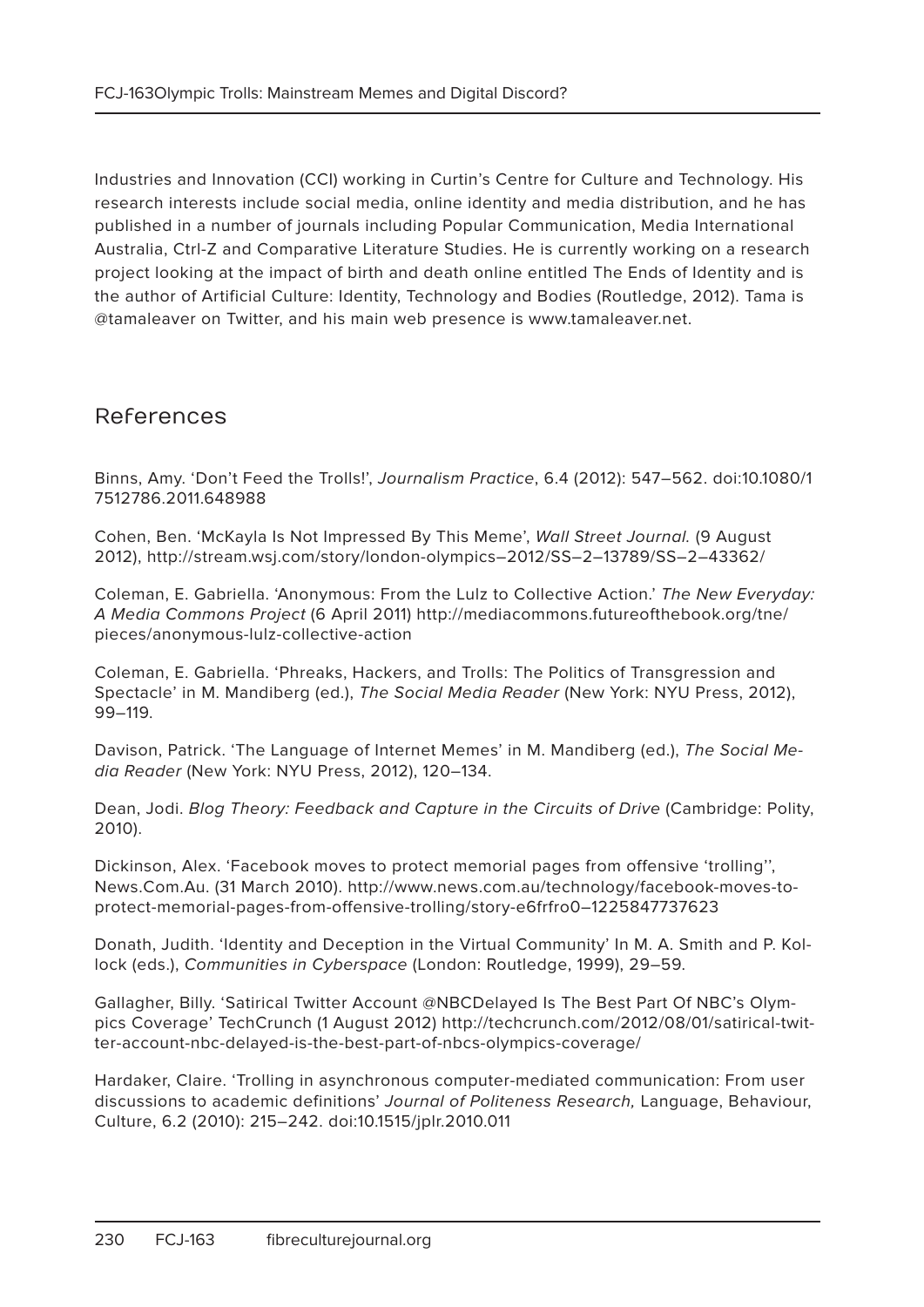Herring, Susan, Job-Sluder, Kirk., Scheckler, Rebecca and Barab, Sasha. 'Searching for Safety Online: Managing 'Trolling' in a Feminist Forum' The Information Society 18.5 (2002): 371–384. doi:10.1080/01972240290108186

'I Hate Sandcastles / Success Kid.' Know Your Meme. (2012). http://knowyourmeme.com/ memes/i-hate-sandcastles-success-kid

'Imminent Ned / Brace Yourselves, X is Coming.' Know Your Meme. (2012). http://knowyourmeme.com/memes/imminent-ned-brace-yourselves-x-is-coming

Jackson, Glenn, Patty, Anna, and Gardiner, Stephanie. 'Farah appalled at troll tweet' The Age (10 September 2012) http://www.theage.com.au/technology/technology-news/farahappalled-at-troll-tweet–20120910–25n5z.html

Jenkins, Henry, Ford, Sam, and Green, Joshua. Spreadable Media: Creating Value and Meaning in a Networked Culture (New York and London: New York University Press, 2013).

Kermond, Clare. 'Nine faces social storm' WA Today (2 August 2012) http://www.watoday. com.au/olympics/off-the-field/nine-faces-social-storm–20120801–23fza.html

Knox, David. 'Charlotte Dawson deletes Twitter account amid criticism of Brownlow fashions' TV Tonight (26 September 2012) http://www.tvtonight.com.au/2012/09/charlotte-dawson-deletes-twitter-account-amid-criticism-of-brownlow-fashions.html

Knuttila, Lee 'User unknown: 4chan, anonymity and contingency', First Monday, 16.10 (2011) http://firstmonday.org/htbin/cgiwrap/bin/ojs/index.php/fm/article/view/3665/3055

Lavender, Paige 'Obama, McKayla Maroney Are Not Impressed (PHOTO)', Huffington Post (17 November 2012) http://www.huffingtonpost.com/2012/11/17/obama-mckayla-maroney- \_n\_2150140.html?utm\_hp\_ref=comedy&ir=Comedy

Marcus, Caroline, and Nauman, Zoe. 'London Olympics brawl as Channel 9 suspects Seven of dirty tricks campaign', DailyTelegraph (12 August 2012) http://www.dailytelegraph.com. au/sport/london-olympics/tv-tiff-over-dirty-games/story-fn9dirj0–1226448220286

Moses, Asher. 'Ghoulish Facebook vandals mock Australian laws', The Sydney Morning Herald (9 November 2010) http://www.smh.com.au/technology/technology-news/ghoulishfacebook-vandals-mock-australian-laws–20101109–17lku.html

Moses, Asher, and Hornery, Andrew. 'Expert says Dawson broke the first rule of social media: don't feed the trolls', The Sydney Morning Herald (31 August 2012) http://www.smh. com.au/technology/technology-news/expert-says-dawson-broke-the-first-rule-of-socialmedia-dont-feed-the-trolls–20120831–254b6.html

Murdoch, Alex. 'Olympic coverage on free-to-air TV creates social media storm of complaints', The Courier-Mail (2 August 2012) http://www.couriermail.com.au/sport/londonolympics/olympic-coverage-on-free-to-air-tv-creats-social-media-storm-of-complaints/storyfn9di2lk–1226441443906

Ortega, F. J., Troyano, J. A., Cruz, F. L., Vallejo, C. G., and Enríquez, F. (2012). 'Propagation of trust and distrust for the detection of trolls in a social network', Computer Networks, Volume 56 Issue 12, August (2012): 2884–2895. doi:10.1016/j.comnet.2012.05.002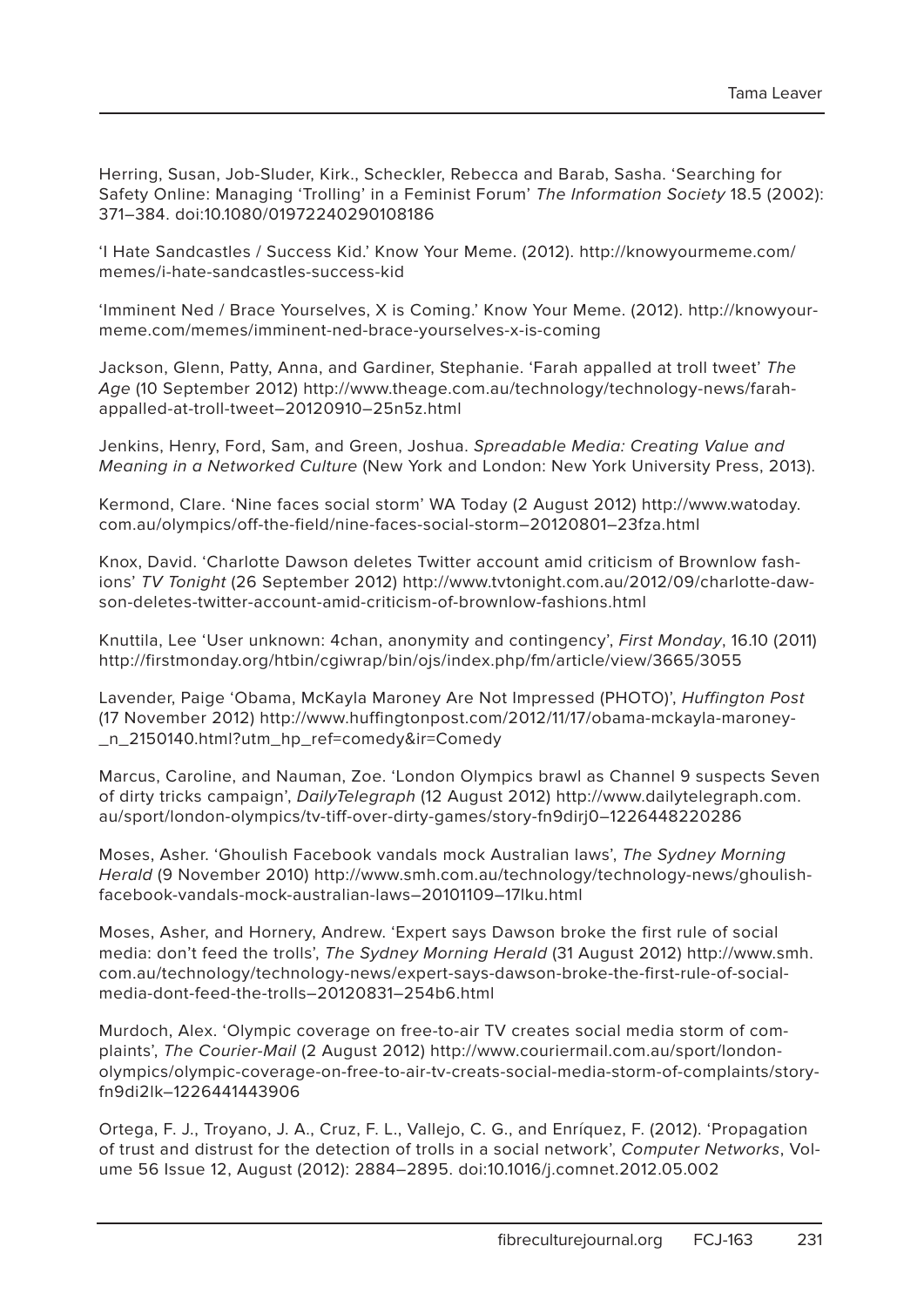Paine, Chris, and Farr, Malcolm. 'Robbie Farah apologises for telling PM Julia Gillard to get 'a noose' on Twitter', News.Com.Au (12 September 2012) http://www.news.com. au/technology/robbie-farah-told-pm-julia-gillard-to-get-a-noose-on-twitter/story-e6frfro0–1226472572446

Phillips, Whitney. 'Meet the trolls', Index on Censorship 40.2 (2011a): 68–76 doi:10.1177/0306422011409641

Phillips, Whitney. 'LOLing at tragedy: Facebook trolls, memorial pages and resistance to grief online', First Monday 16.12 (2011b) http://firstmonday.org/htbin/cgiwrap/bin/ojs/index. php/fm/article/view/3168/3115

Phillips, Whitney. 'The House That Fox Built: Anonymous, Spectacle, and Cycles of Amplification', Television and New Media (2012a) doi:10.1177/1527476412452799

Phillips, Whitney. 'In Defense of Memes', Spreadable Media (2012b). http://spreadablemedia.org/essays/phillips/

Poole, Christopher. 'Christopher 'moot' Poole: The case for anonymity online', TED Talks. (February 2010). [video] http://www.ted.com/talks/christopher\_m00t\_poole\_the\_case\_for\_ anonymity\_online.html

Rintel, Sean. 'Social media winners and losers in the Olympics opening ceremony', The Conversation (28 July 2012) https://theconversation.edu.au/social-media-winners-and-losers-in-the-olympics-opening-ceremony–8478

Sambrook, Richard. 'The Olympics and TV', JOMEC Journal: Journalism, Media and Cultural Studies, 2 (July 2012): 1–8.

Schwartz, Mattathias. 'The Trolls Among Us', The New York Times. (3 August 2008) http:// www.nytimes.com/2008/08/03/magazine/03trolls-t.html

Shachaf, Pnina, and Hara, Noriko. 'Beyond vandalism: Wikipedia trolls', Journal of Information Science, 36.3 (2010): 357–370. doi:10.1177/0165551510365390

'Trollface / Coolface / Problem?' Know Your Meme (2012) http://knowyourmeme.com/ memes/trollface-coolface-problem

'Trolls'. Insight. SBS. [Television Programme] (16 October 2012). http://www.sbs.com.au/insight/episode/watchonline/507/Trolls

'Twitter must be held accountable', DailyTelegraph (12 September 2012) http:// www.dailytelegraph.com.au/news/opinion/twitter-must-be-held-accountable/storye6frezz0–1226472115214

Wilson, Jason. 'If I Make You Angry Enough, Maybe You'll Keep Reading', New Matilda (2 November 2009) http://newmatilda.com/2009/11/02/if-i-make-you-angry-enough-maybeyoull-keep-reading